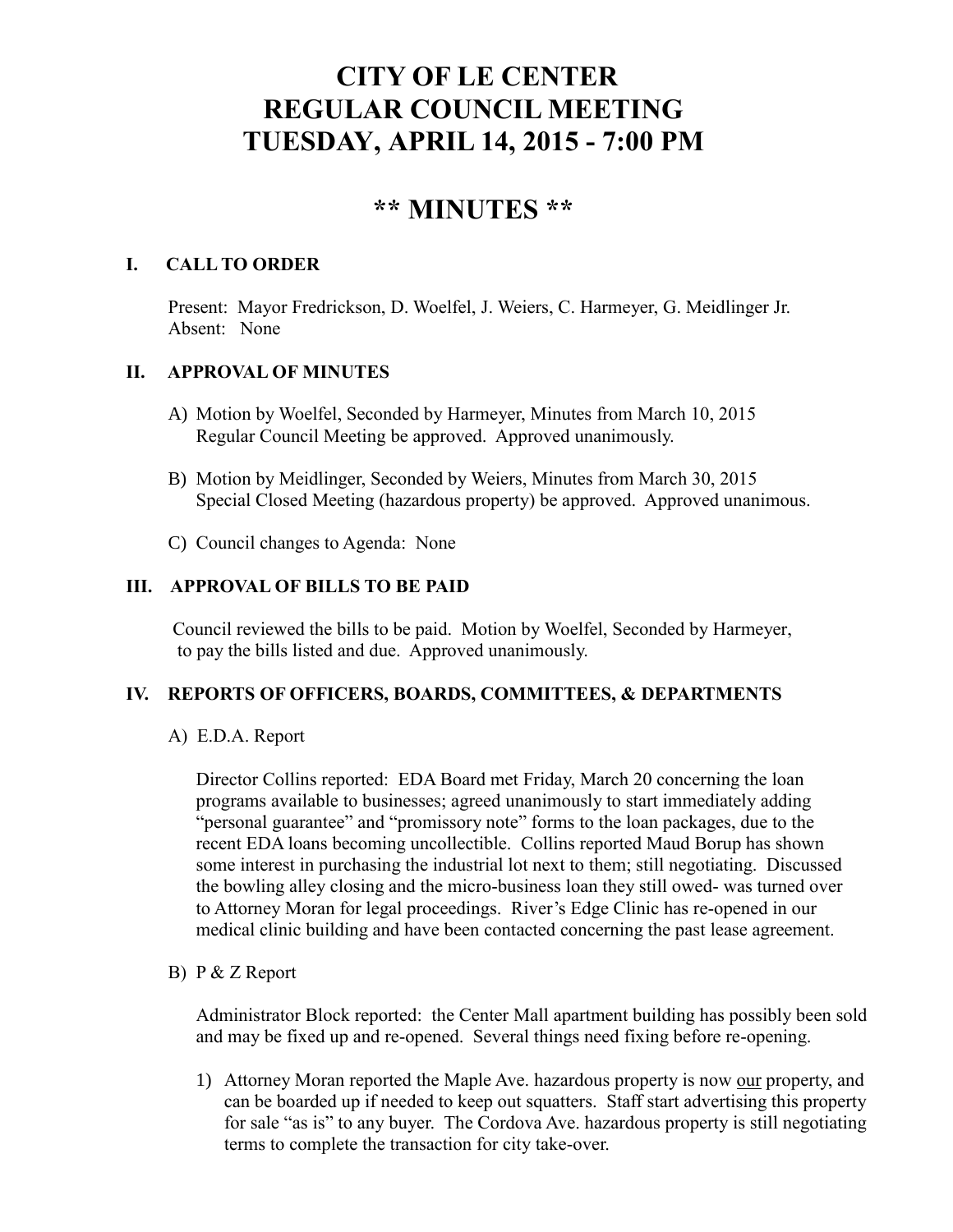C) Municipal Liquor Store

Manager Brad Collins presented a check to the Le Sueur County Canine Unit for donation from "soup & chili feed" held at Muni. Accepting with gratitude for the county was Deputy Dave Struckman & Chief Deputy Brett Mason.

Manager Brad Collins gave the March report: Sales were \$75,622: up \$18,700 from February, up \$8,000 from Mar. '14. Collins reported: sales showed 41% gross profit margin/ Inventory approx.  $$170,000$ / revenues are up; expenses are down  $@$  \$20,000 swing. Many upcoming events: St. Pats celebration was fantastic/ Customer Appreciation was well attended/ meat raffles 1st Saturday of each month starting May/ beer bash with DJ on April 25 for Muni women's softball team/ open Sundays thru April, then close for summer/ ice machine is moved to make room for the tap beer cooler. Council questioned how much inventory is being kept in Elmer's Building and do we have enough "contents" insurance coverage to fully cover it? Collins and Ins. Agent Darian Hunt will investigate and make sure of enough coverage.

D) Police Department

Police Chief Pfarr reported on the police activities for month of March: 120 calls  $\omega$ 2,865 miles patrolled/ total calls down 24%, total miles up 23% for 2015. Pfarr also reported: still having transmission issues with the squad car; will consider trading it for the next new unit later this year/ Severe Weather Awareness Week- siren tests will be done on Thursday afternoon.

- 1) Motion by Meidlinger, Seconded by Harmeyer, to approve the Standard Service Agreement with Le Sueur County IT Dept. for LETG services that may need to be done for the new squad car system,  $\omega$  \$50.00 per hour. Approved unanimously.
- 2) Motion by Meidlinger, Seconded by Harmeyer, to adopt **Resolution No. 2015C**; thereby approving the following licensed, new P/T police officers coverage into the Police and Fire PERA Plan: Jason Squires, Courtney Haugen, Andrew Schumacher, and Brian Tupy. Approved unanimously.
- E) Water, Sewer, Streets, Parks

Public Works Supt. Curt Roemhildt reported:

- Water- Pat & Dan working on the wellhead protection plan amendment for MDH.
- Parks- parks are open & bathrooms are turned on/ paint is ordered for the pool job.
- Streets- spring sweeping is completed/ Center Point Energy will take gas off our line on West Tyrone Street to run a line out to area farmers north of town. City not involved; but there will be digging done on Tyrone Street/ did some hole patching.
- Wastewater Plant- need to replace the sewer plant mixer  $\omega$  approx. \$15,000 for an emergency replacement/ installing 40 new radio-read meters along Hwy 99 homes.
- Refuse- several complaints from neighbors near city shop about paper recycling blowing around; ordered a  $2<sup>nd</sup>$  dumpster to take the extra paper  $\&$  cardboard.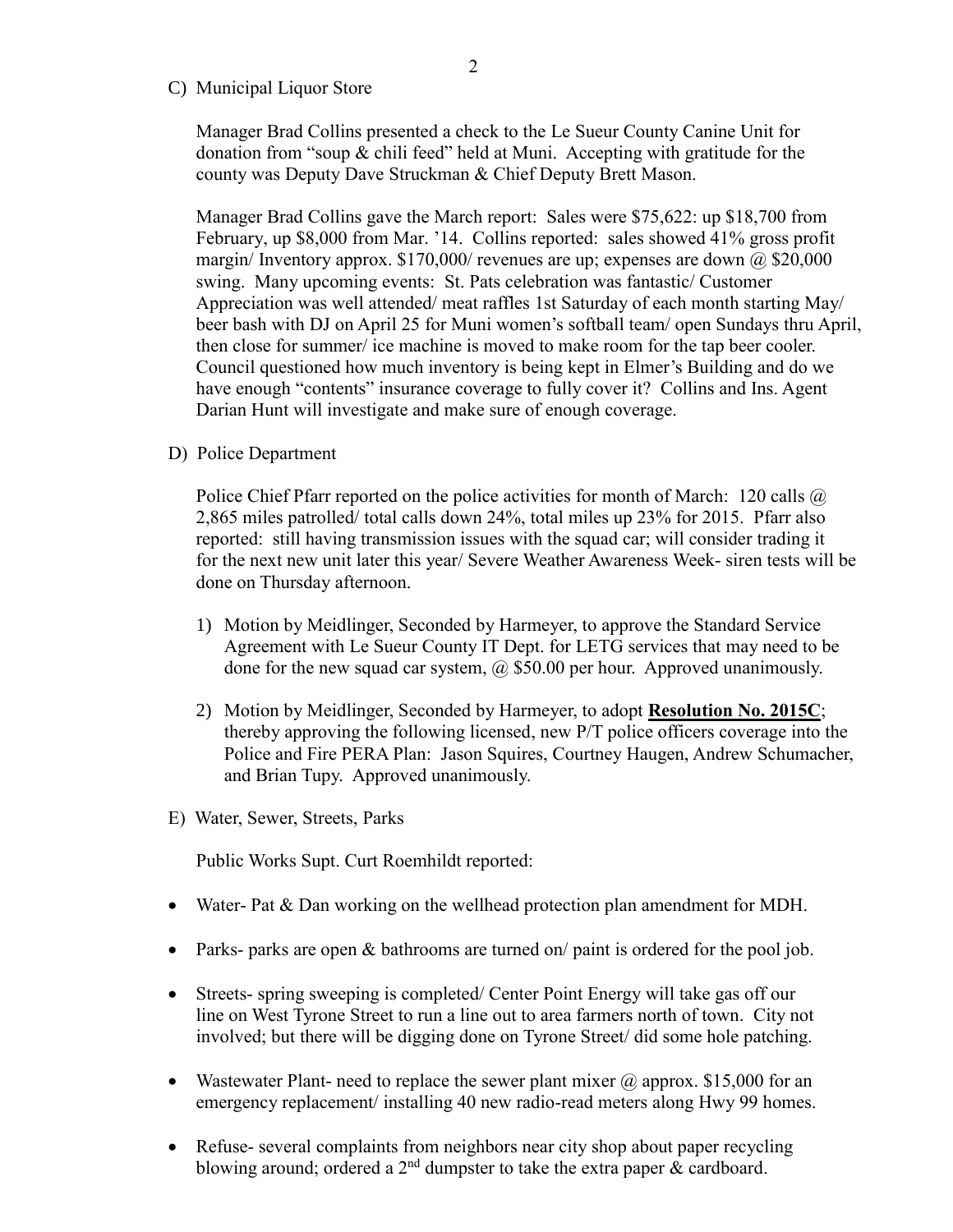- (Handed out to council a map of proposed fiber-optic installation) reported that Jaguar Communications of Owatonna will be installing fiber-optic line thru-out city to courthouse, library, & elementary school. R.O.W. permit charged at \$50 X 10 holes for \$500.00 fee. Staff send R.O.W. ordinance to Atty Moran.
- F) Bolton & Menk Engineering

 Engineer Joel Hawbaker handed out to council the preliminary cost options for possible sealcoat or mill & overlay of Rolling Hills Drive and Meadow View Lane. After discussion: Motion by Meidlinger, Seconded by Woelfel, for BMI to send out for bids to sealcoat on Rolling Hills Drive and to edge mill & overlay on Meadow View Lane. Approved unanimously.

G) Pool

 Motion by Harmeyer, Seconded by Meidlinger, to approve the proposed 2015 Pool Fee Schedule, the same as last year. Approved unanimously.

H) County Fair/ Nancy Stauff

No Fair rep present/ No report.

## **V. PUBLIC FORUM**

There were no petitions, requests, comments, or communications from the public.

#### **VI. OLD BUSINESS**

- A) Community committee for senior citizen center: Bob Leary announced that on Friday, April 17  $\omega$  1:00 pm there would be a meeting of townsfolk to plan on Senior Center Activities; and possibly decide how often to meet, etc.
- B) Safe Routes To School- Administrator Collins updated the council: SRTS federal funds are not available until 4 years after the application is filed. SRTS state funds are very minimal and available immediately if granted/ curb extensions, bump-outs, temporary bump-outs will be considered with city permission/ crosswalk lights with stripped painted crosswalks are preferred/ federal funds are granted at 80% - 20% matching grants/ SHIP program will provide minimal funds for projects/ bicycle rodeo sponsored by police.
- C) Administrator Collins asked council to declare a "Health Hazard Emergency" on the property located at 305 West Minnesota Street; an abandoned home where all the food was still inside. Collins wanted to start the 30 day clock ticking; so the city could enforce the ordinance and not lose a month of time with warm weather coming. Motion by Meidlinger, Seconded by Weiers, the council does hereby declare a "health hazard emergency" and orders an emergency abatement if needed by the enforcement officer @ 305 West Minnesota Street. Approved unanimously.